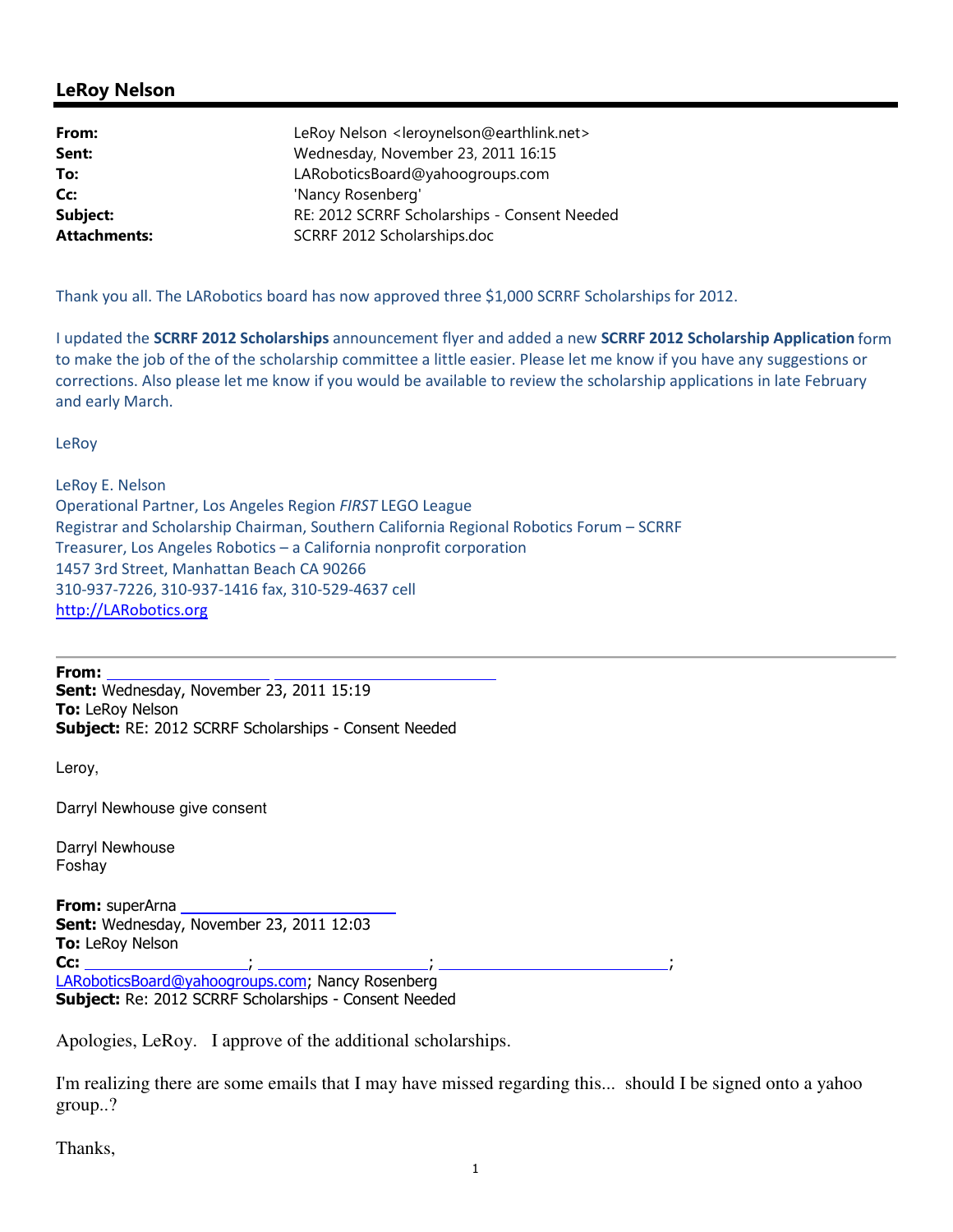Suparna

On Wed, Nov 23, 2011 at 11:44 AM, LeRoy Nelson  $\lt$   $\gt$  wrote:

We still need consent from Darryl and Suparna to approve three \$1,000 SCRRF Scholarships.

Nancy Rosenberg at FIRST is eager to post the SCRRF scholarship.

LeRoy

From: LARoboticsBoard@yahoogroups.com [mailto:LARoboticsBoard@yahoogroups.com] On Behalf Of tarek shraibati **Sent: Friday, November 18, 2011 10:33 To: LeRoy Nelson** Cc: 'LARoboticsBoard@yahoogroups.com' Subject: Re: [LARoboticsBoard] 2012 SCRRF Scholarships - Consent Needed

I now realize that should have replied all with my concurrence. I agree to the additional scholarship.

Tarek

From: LARoboticsBoard@yahoogroups.com [mailto:LARoboticsBoard@yahoogroups.com] On Behalf Of David Brinza **Sent: Friday, November 18, 2011 09:22** To: LeRoy Nelson Cc: 'LARoboticsBoard@yahoogroups.com' Subject: Re: [LARoboticsBoard] 2012 SCRRF Scholarships - Consent Needed

I consent to approve three \$1,000 SCRRF scholarships for 2012.

David Brinza FRC Team 980 Lead Mentor

-----Original Message----- From: Theodore Harder [mailto: ] Sent: Friday, November 18, 2011 09:12 To: LeRoy Nelson Subject: Re: [LARoboticsBoard] 2012 SCRRF Scholarships - Consent Needed

I consent to approve.

Ted Harder

Teacher, Physics & Digital Electronics

California Academy of Mathematics & Science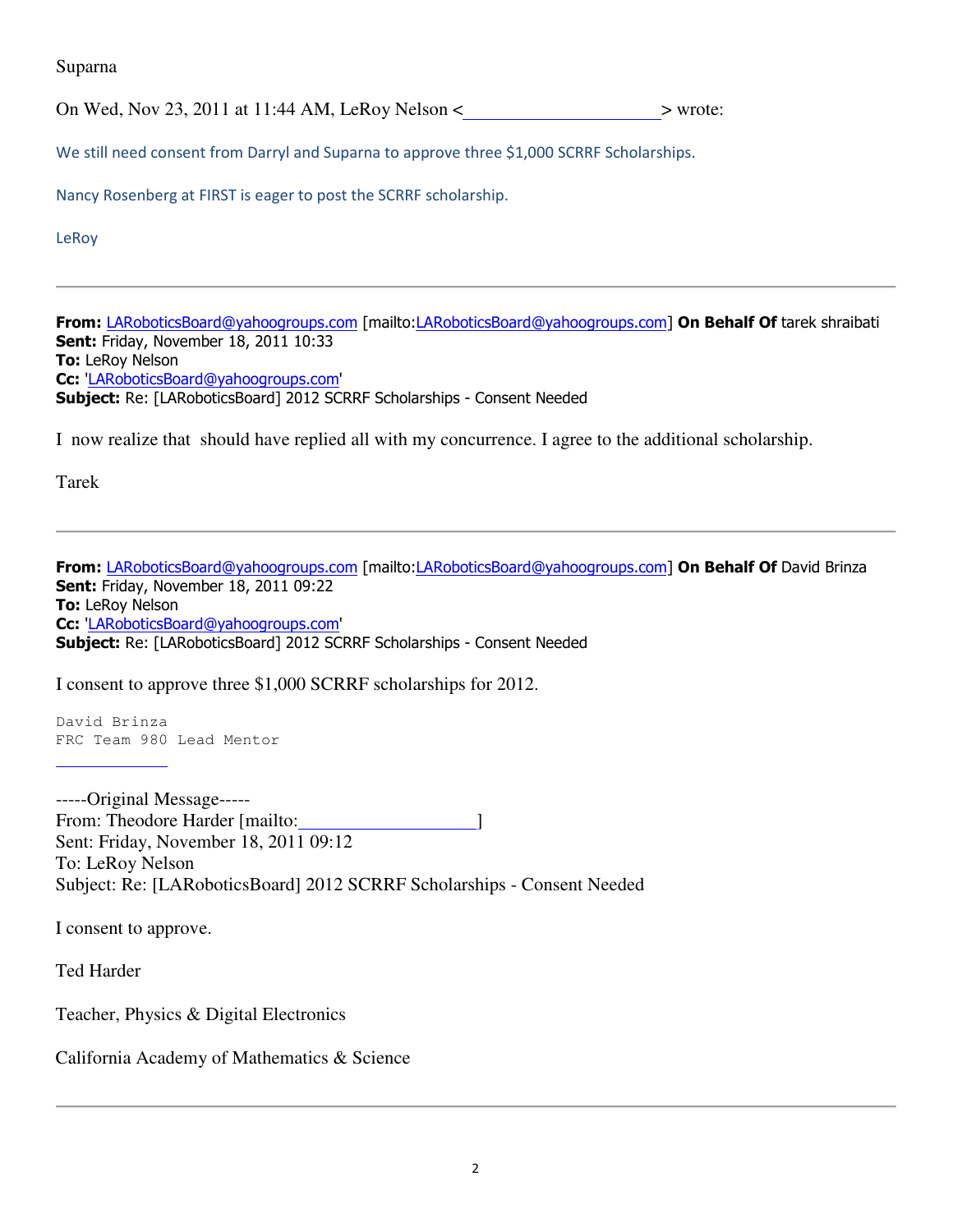From: LARoboticsBoard@yahoogroups.com [mailto:LARoboticsBoard@yahoogroups.com] On Behalf Of Liberty Naud **Sent: Friday, November 18, 2011 08:23** To: Wells, Terry C Cc: LeRoy Nelson; LARoboticsBoard@yahoogroups.com Subject: Re: [LARoboticsBoard] 2012 SCRRF Scholarships - Consent Needed

I consent to approve three \$1,000 SCRRF scholarships for 2012.

Liberty Naud

From: LARoboticsBoard@yahoogroups.com [mailto:LARoboticsBoard@yahoogroups.com] On Behalf Of Wells, Terry C Sent: Friday, November 18, 2011 07:58 To: LeRoy Nelson; LARoboticsBoard@yahoogroups.com Subject: RE: [LARoboticsBoard] 2012 SCRRF Scholarships - Consent Needed

I consent to approve three \$1,000 SCRRF scholarships for 2012.

Thanks,

Terry Wells

On Nov 17, 2011, at 11:10 PM, LeRoy Nelson wrote:

I forgot one important agenda item for the LA Robotics meeting. We need to approve the SCRRF scholarships for 2012. I still have not received a confirmation from Time Warner Cable, but I am pretty sure they will not be providing any funding for high school scholarships this year.

Here are the SCRRF account balances and net incomes for the last three years:

 06/30/09 \$5,636 +\$ 184 06/30/10 \$6,583 +\$ 947 06/30/11 \$9,108 +\$2,525

Our net income from the two fall SCRRF events exceeded the previous year net income by nearly \$1,000, so SCRRF can easily afford to fund three \$1,000 scholarships again this year without any help from Time Warner Cable. I propose that the Board approve three \$1,000 SCRRF scholarships for 2012.

The bylaws allow an action to be approved by the Board without a meeting if all members consent in writing to the action via e-mail, among other methods. I will go first.

I consent to approve three \$1,000 SCRRF scholarships for 2012.

Board Members who need to consent: Darryl Newhouse, Suparna Mukherjee, Terry Wells, LeRoy Nelson, David Brinza, Ted Harder, Liberty Naud, Tarek Shraibati. I would appreciate it if each of you would reply to this message with your consent to approve three \$1,000 SCRRF scholarships for 2012.

LeRoy

LeRoy E. Nelson, Operational Partner Los Angeles Region FIRST LEGO League 1457 3rd Street, Manhattan Beach CA 90266 310-937-7226, 310-937-1416 fax, 310-529-4637 cell